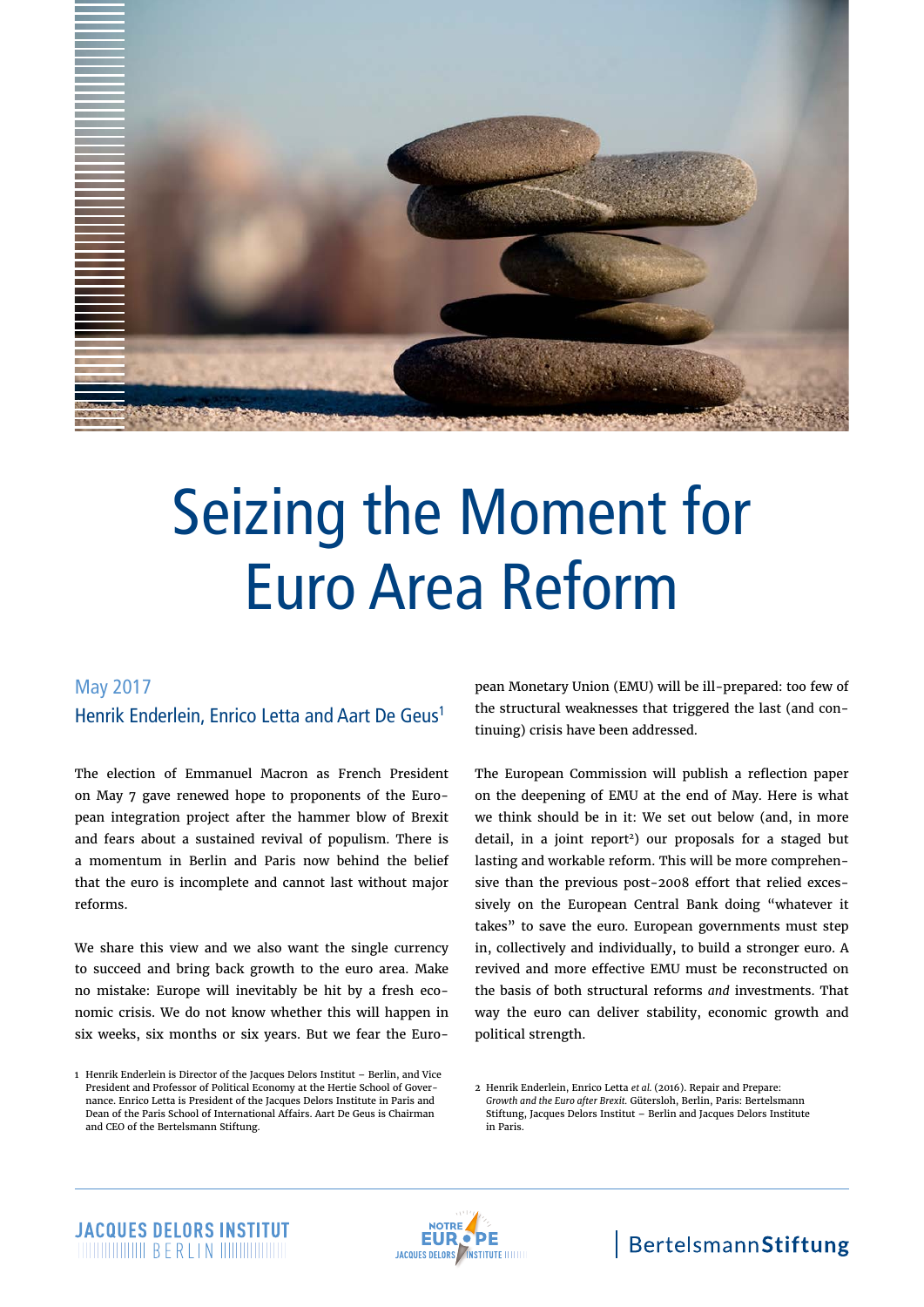# **Our action plan in a nutshell**

**Building block 1:** Design a first aid kit consisting of a reinforced European Stability Mechanism (ESM+), an enhanced Banking Union and better economic policy coordination under improved democratic control. We do not have to change the EU Treaties for that.

**Building block 2:** Combine a focused structural reform agenda with a comprehensive investment initiative. We should put a strong emphasis on what member states can do, rather than just shift powers to the euro-area level.

**Building block 3:** Base EMU on significant risk- and sovereignty-sharing within a coherent and legitimate framework of supranational economic governance. We should turn the ESM into a fully-fledged European Monetary Fund and strengthen parliamentary control to enhance European legitimacy.

Today Europe does not have a coherent strategy. It is not even *muddling through,* as often in past crises, when piecemeal solutions took the place of grand strategy but still contributed to further integration. The individual elements are not connected in a consistent manner and make for political instability. Our plan does not call for a European super-state or a transfer union. It sets out a pragmatic solution designed to protect the euro. Because, if the currency fails, the entire European integration project will be in danger. We cannot take that risk.

# **Do not focus exclusively on Brexit**

The EU and the euro area especially cannot afford to focus exclusively on the challenge posed by Brexit, significant though that it is. Europe needs to protect its citizens by making sure that its economies perform well and the benefits of growth are shared by all. The common currency is an insufficient link in Europe's architecture. In any new crisis, international market participants might question Europe's determination to engage in true risk-sharing and sovereignty-sharing to overcome such a crisis.

# **Do not rely on the ECB alone**

What ultimately stabilised the euro area during the crisis was central-bank action. Yet depending on the ECB alone is economically dangerous and politically unsustainable. Its policies are removed from democratic checks and public deliberation, even if they substitute for absent fiscal stimuli at national level. Consequently, many perceive the rescue measures to lack democratic legitimacy. In 2007, one out of two Europeans trusted the ECB. Today this has declined to one out of three.

# **Use the momentum for reform**

Although confidence in European policy-making has declined, at least a third of citizens think there should be more solidarity among Eurozone countries and another third believe that even if everyone is responsible for their own actions, there should be solidarity in times of crisis. The election of the new French government opens a window of opportunity to reform the euro area. And European citizens want economic reforms.

The euro may now not be in an immediate crisis but that does not mean we can declare it will be stable. Why wait for the next crisis to find out? It must be protected today. Brexit is yet another reason why Europe can no longer afford to keep taking ad hoc decisions on the euro. A credible strengthening of the single currency would be the proof that Europe can solve its challenges even in these difficult times. This would significantly enhance the credibility and resilience of the European integration project. A more robust EMU would not weaken its individual member states. On the contrary, it would strengthen their capacity to deliver the stability and prosperity that citizens are asking for. Let us repair EMU now and prepare it for whatever the future may bring.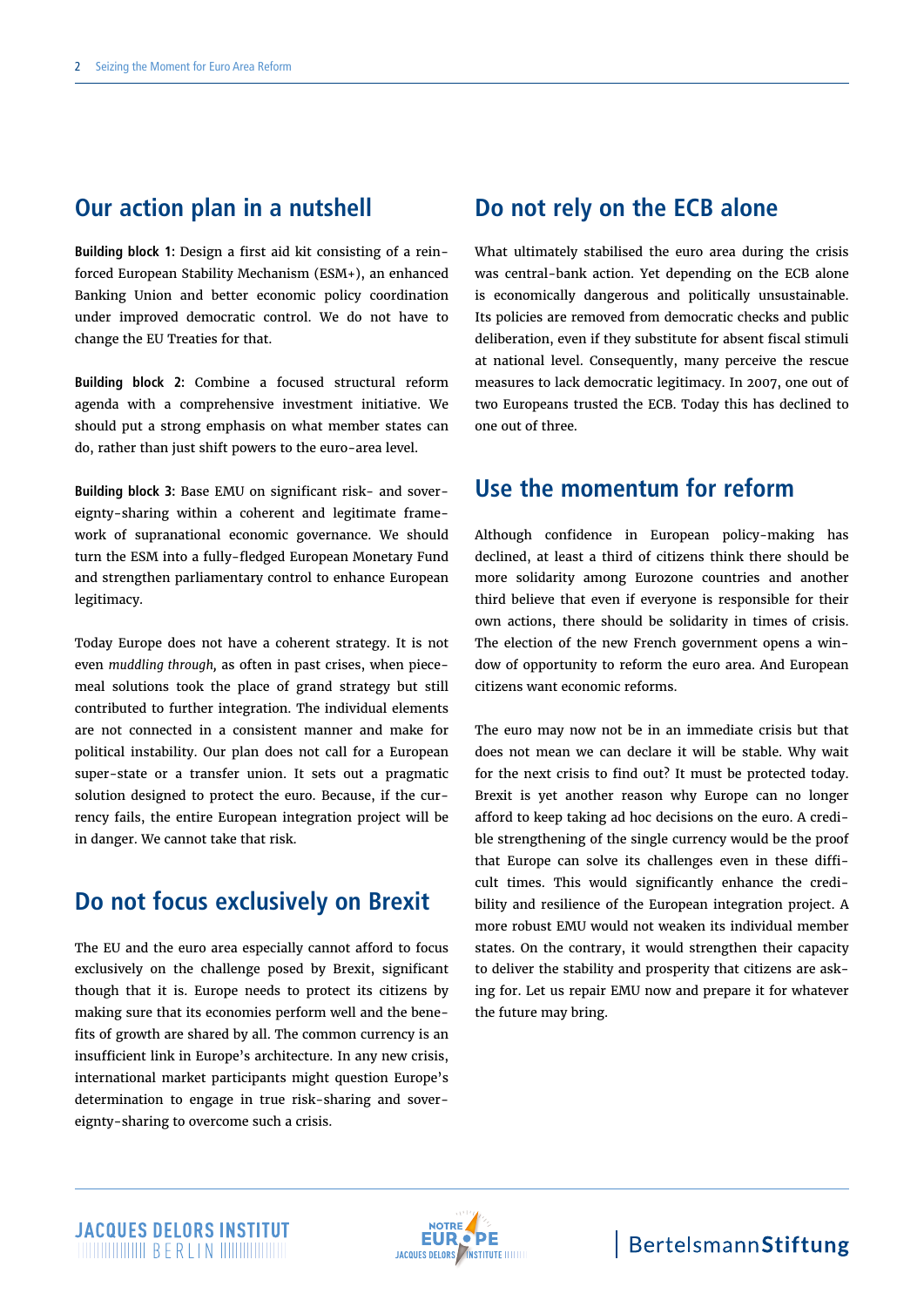

### Figure 1 **To what extent, if at all, does the Eurozone need economic reforms to be politically and economically stable?**

Notes: Crisis countries include Cyprus, Greece, Ireland, Italy, Portugal and Spain.

Missing to 100 percent are "It would help but it's not critical", "It does not need any reforms", and "I don't know".

Source: eupinions data April 2016, authors' calculations.



### Figure 2 **Three building blocks for protecting the euro**

### **JACQUES DELORS INSTITUT MUNICIPALITY OF BERLIN MUNICIPALITY**

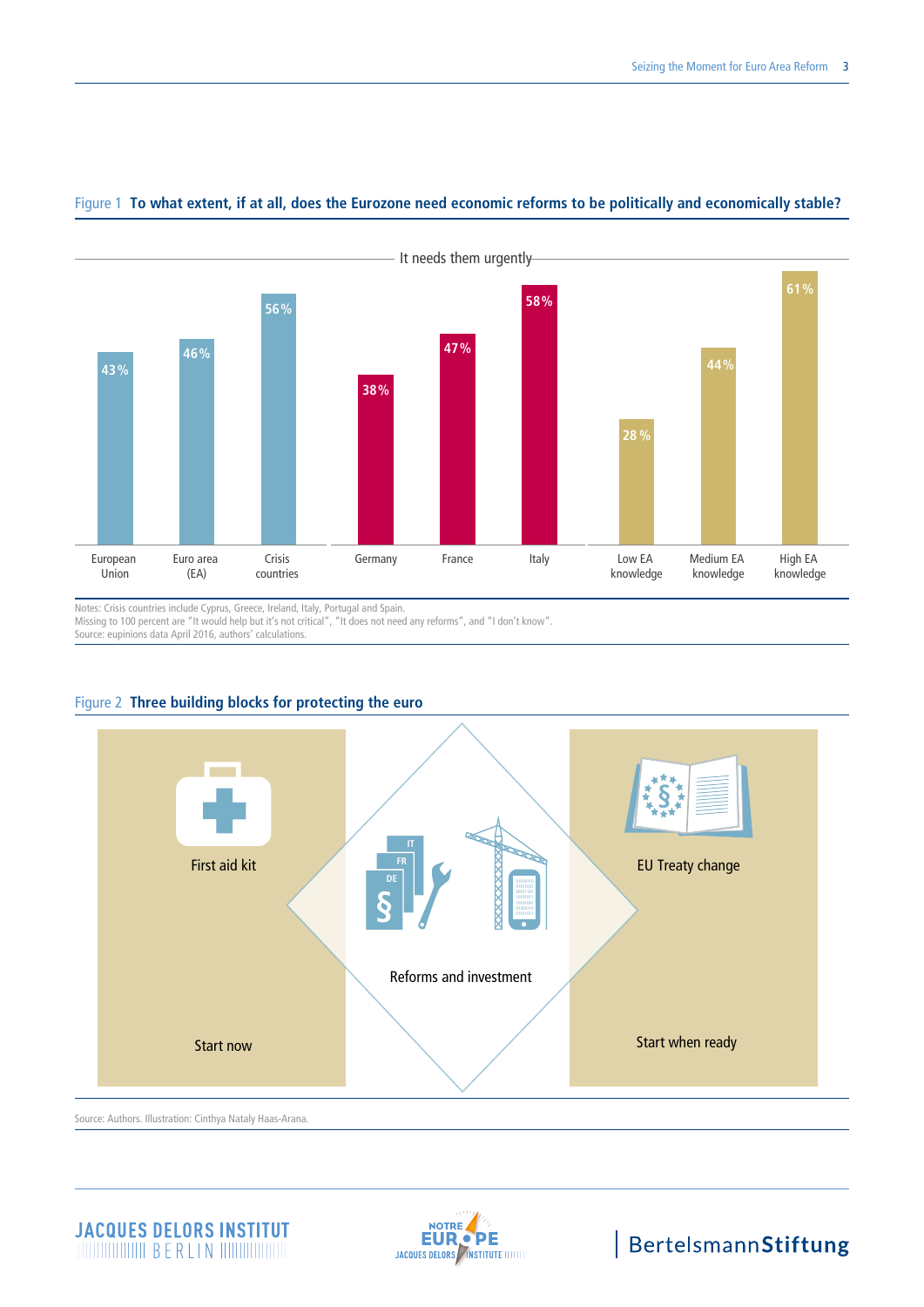# **Our recommendations at a glance**

We propose a comprehensive reform strategy for choosing and implementing the right euro-area reforms and restoring growth. We favour an intergovernmental approach as the right way to start the reform process with a limited sharing of risk and sovereignty. Our long-term goal is a monetary union based on a significant level of risk-sharing and sovereignty-sharing within a coherent and legitimate framework of supranational economic governance.

If a new crisis arrives, there will be no time to discuss possible solutions. Financial markets will react quickly. This is why Europe needs a first aid kit ready to use. Our kit contains quick fixes for the most dangerous weaknesses. This means relying less on ECB measures and more on a transparent sharing of risk and sovereignty.

In addition, convergence and growth should be nurtured from two sides: we need structural reforms to increase cyclical convergence and reduce macroeconomic imbalances – and we need investment to spur convergence and foster social cohesion for a better functioning of the euro area.

Ultimately, EMU would be best served with a significant level of risk-sharing and sovereignty-sharing within a coherent and legitimate framework of supranational economic governance. This is what we dub the 'federal moment', when crisis-fighting is left behind and replaced by a solid long-term framework designed to provide economic stability and democratic accountability for all EU citizens. It requires the treaty changes hinted at by Macron and Angela Merkel at their May 15 meeting in Berlin.

### Building block 1: **First aid kit**

#### **ESM+**

- Transform the ESM into an ESM+ with a EUR 200 billion rapid-response facility
- Involve national parliaments directly in the scrutiny of ESM+ decisions
- Make the President of the Eurogroup the face of the ESM+
- Change the ESM Treaty, but do not change the EU Treaties

#### **Banking Union**

- Reduce risk in the national banking systems
- Create a mechanism for some risk-sharing among national deposit insurance schemes
- Introduce a backstop to the Single Resolution Fund

#### **Economic policy coordination**

- Renew convergence efforts
- Review fiscal rules
- Strengthen the role of the Eurogroup president

**1**

• Improve cooperation between the European Parliament and national parliaments in the European Semester

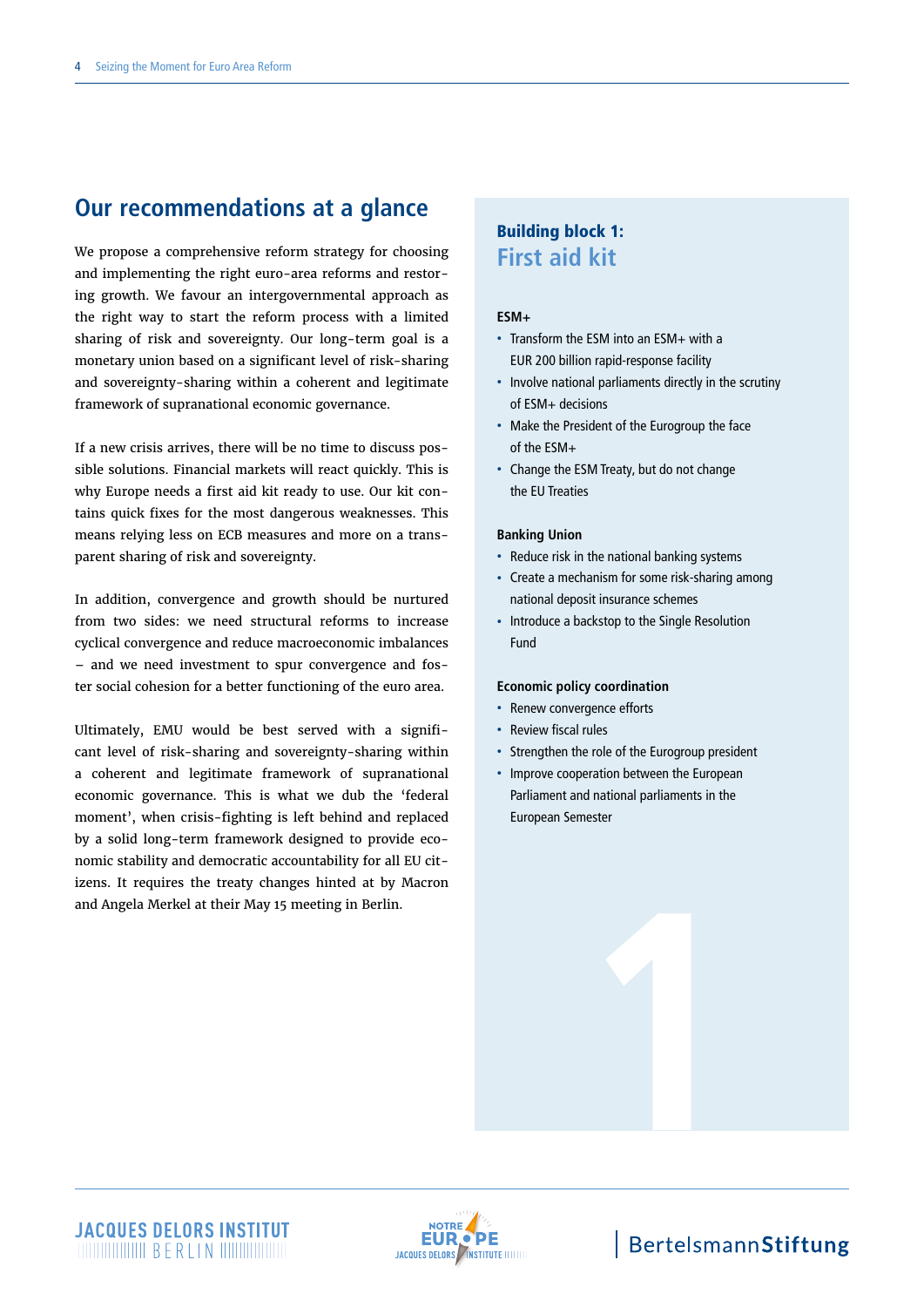## Building block 2: **Reforms and investment**

### **Choose structural reforms with clear guidelines in mind**

- Ensure they have national ownership and fit into the common European agenda. Almost all countries lag behind when it comes to product-market and service-sector reforms
- Avoid reforms with high transitional costs, implement complementary reform packages and include a demandside component. Compensating those who lose out because of reforms should not be an afterthought but a necessary ingredient of the package deal
- Implement product-market reforms and labourmarket reforms by paying attention to sequencing, and put more emphasis on sectors with large future growth potential in the Single Market as well as on skillenhancing measures, which lead to higher employment and productivity

### **Launch a comprehensive public and private investment initiative**

- Reduce regulatory uncertainty for cross-border investments
- Reduce risks for private investment with public guarantees
- **2 3** • Target public spending on productivity-enhancing investments and ensure that a reformed EU budget is geared to promoting investment and true European public goods

## Building block 3: **That 'federal moment'**

### **European Monetary Fund**

- Convert the ESM+ into a true European Monetary Fund
- Create a euro finance minister under parliamentary control who bears the political responsibility for assistance programmes

#### **Crisis prevention**

- Introduce instruments to deal with debt: for example, combine a debt redemption fund with binding agreements on structural reforms and budget consolidation
- Transform the deposit reinsurance scheme proposed in the first building block into a European deposit insurance scheme with a common backstop

### **Convergence**

- Turn the EU budget or the chosen fiscal capacity into a fully-fledged euro-area budget
- Add new instruments as counter-cyclical stabilisers to synchronize business cycles in the currency union